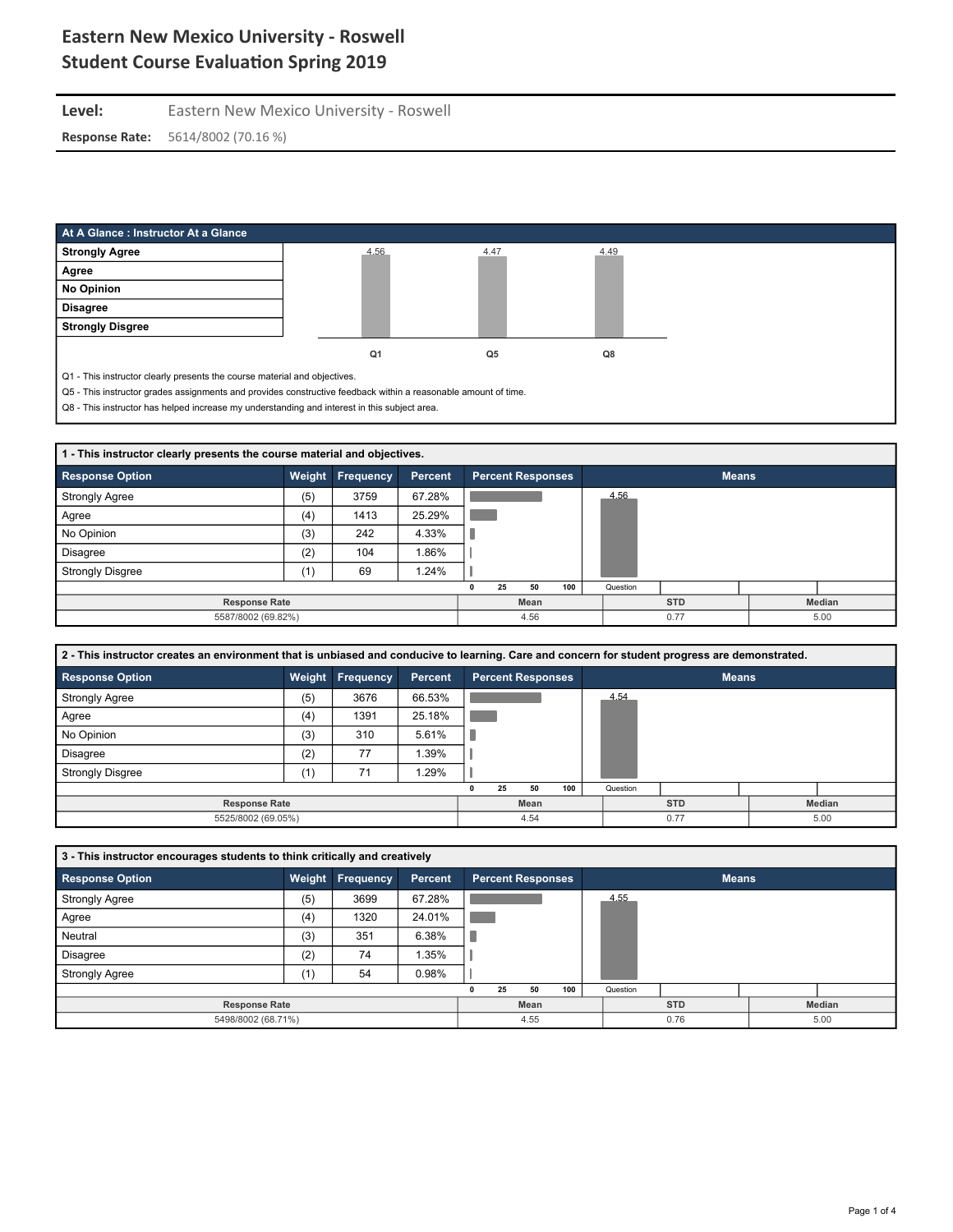Level: Eastern New Mexico University - Roswell

**Response Rate:** 5614/8002 (70.16 %)

| 4 - This instructor is open to student questions and opinions. |        |           |         |                          |              |        |  |  |  |  |  |  |
|----------------------------------------------------------------|--------|-----------|---------|--------------------------|--------------|--------|--|--|--|--|--|--|
| Response Option                                                | Weight | Frequency | Percent | <b>Percent Responses</b> | <b>Means</b> |        |  |  |  |  |  |  |
| <b>Strongly Agree</b>                                          | (5)    | 3719      | 67.51%  |                          | 4.56         |        |  |  |  |  |  |  |
| Agree                                                          | (4)    | 1348      | 24.47%  |                          |              |        |  |  |  |  |  |  |
| Neutral                                                        | (3)    | 323       | 5.86%   |                          |              |        |  |  |  |  |  |  |
| <b>Disagree</b>                                                | (2)    | 55        | 1.00%   |                          |              |        |  |  |  |  |  |  |
| <b>Strongly Disagree</b>                                       | (1)    | 64        | 1.16%   |                          |              |        |  |  |  |  |  |  |
|                                                                |        |           |         | 100<br>25<br>50          | Question     |        |  |  |  |  |  |  |
| <b>Response Rate</b>                                           |        |           |         | Mean                     | <b>STD</b>   | Median |  |  |  |  |  |  |
| 5509/8002 (68.85%)                                             |        |           |         | 4.56                     | 0.75         | 5.00   |  |  |  |  |  |  |

| 5 - This instructor grades assignments and provides constructive feedback within a reasonable amount of time. |     |                  |         |      |    |                          |     |            |          |              |  |      |
|---------------------------------------------------------------------------------------------------------------|-----|------------------|---------|------|----|--------------------------|-----|------------|----------|--------------|--|------|
| <b>Response Option</b>                                                                                        |     | Weight Frequency | Percent |      |    | <b>Percent Responses</b> |     |            |          | <b>Means</b> |  |      |
| <b>Strongly Agree</b>                                                                                         | (5) | 3518             | 63.86%  |      |    |                          |     |            | 4.47     |              |  |      |
| Agree                                                                                                         | (4) | 1355             | 24.60%  |      |    |                          |     |            |          |              |  |      |
| Neutral                                                                                                       | (3) | 425              | 7.71%   |      |    |                          |     |            |          |              |  |      |
| <b>Disagree</b>                                                                                               | (2) | 110              | 2.00%   |      |    |                          |     |            |          |              |  |      |
| <b>Strongly Disagree</b>                                                                                      | (1) | 101              | 1.83%   |      |    |                          |     |            |          |              |  |      |
|                                                                                                               |     |                  |         |      | 25 | 50                       | 100 |            | Question |              |  |      |
| <b>Response Rate</b>                                                                                          |     |                  |         | Mean |    |                          |     | <b>STD</b> |          | Median       |  |      |
| 5509/8002 (68.85%)                                                                                            |     |                  |         |      |    | 4.47                     |     |            |          | 0.86         |  | 5.00 |

| 6 - This instructor has command of the subject area. |     |                  |         |  |    |                          |     |  |          |              |  |        |
|------------------------------------------------------|-----|------------------|---------|--|----|--------------------------|-----|--|----------|--------------|--|--------|
| <b>Response Option</b>                               |     | Weight Frequency | Percent |  |    | <b>Percent Responses</b> |     |  |          | <b>Means</b> |  |        |
| <b>Strongly Agree</b>                                | (5) | 3644             | 66.12%  |  |    |                          |     |  | 4.54     |              |  |        |
| Agree                                                | (4) | 1385             | 25.13%  |  |    |                          |     |  |          |              |  |        |
| No Opinion                                           | (3) | 370              | 6.71%   |  |    |                          |     |  |          |              |  |        |
| <b>Disagree</b>                                      | (2) | 53               | 0.96%   |  |    |                          |     |  |          |              |  |        |
| <b>Strongly Disgree</b>                              | (1) | 59               | 1.07%   |  |    |                          |     |  |          |              |  |        |
|                                                      |     |                  |         |  | 25 | 50                       | 100 |  | Question |              |  |        |
| <b>Response Rate</b>                                 |     |                  |         |  |    | Mean                     |     |  |          | <b>STD</b>   |  | Median |
| 5511/8002 (68.87%)                                   |     |                  |         |  |    | 4.54                     |     |  |          | 0.75         |  | 5.00   |

| 7 - This instructor comes prepared for each class period, makes good use of classroom time, and effectively uses instructional materials. |     |                  |         |      |    |                          |     |            |          |              |  |      |
|-------------------------------------------------------------------------------------------------------------------------------------------|-----|------------------|---------|------|----|--------------------------|-----|------------|----------|--------------|--|------|
| <b>Response Option</b>                                                                                                                    |     | Weight Frequency | Percent |      |    | <b>Percent Responses</b> |     |            |          | <b>Means</b> |  |      |
| <b>Strongly Agree</b>                                                                                                                     | (5) | 3566             | 64.75%  |      |    |                          |     |            | 4.50     |              |  |      |
| Agree                                                                                                                                     | (4) | 1332             | 24.19%  |      |    |                          |     |            |          |              |  |      |
| No Opinion                                                                                                                                | (3) | 454              | 8.24%   |      |    |                          |     |            |          |              |  |      |
| <b>Disagree</b>                                                                                                                           | (2) | 88               | 1.60%   |      |    |                          |     |            |          |              |  |      |
| <b>Strongly Disgree</b>                                                                                                                   | (1) | 67               | 1.22%   |      |    |                          |     |            |          |              |  |      |
|                                                                                                                                           |     |                  |         |      | 25 | 50                       | 100 |            | Question |              |  |      |
| <b>Response Rate</b>                                                                                                                      |     |                  |         | Mean |    |                          |     | <b>STD</b> |          | Median       |  |      |
| 5507/8002 (68.82%)                                                                                                                        |     |                  |         |      |    | 4.50                     |     |            |          | 0.81         |  | 5.00 |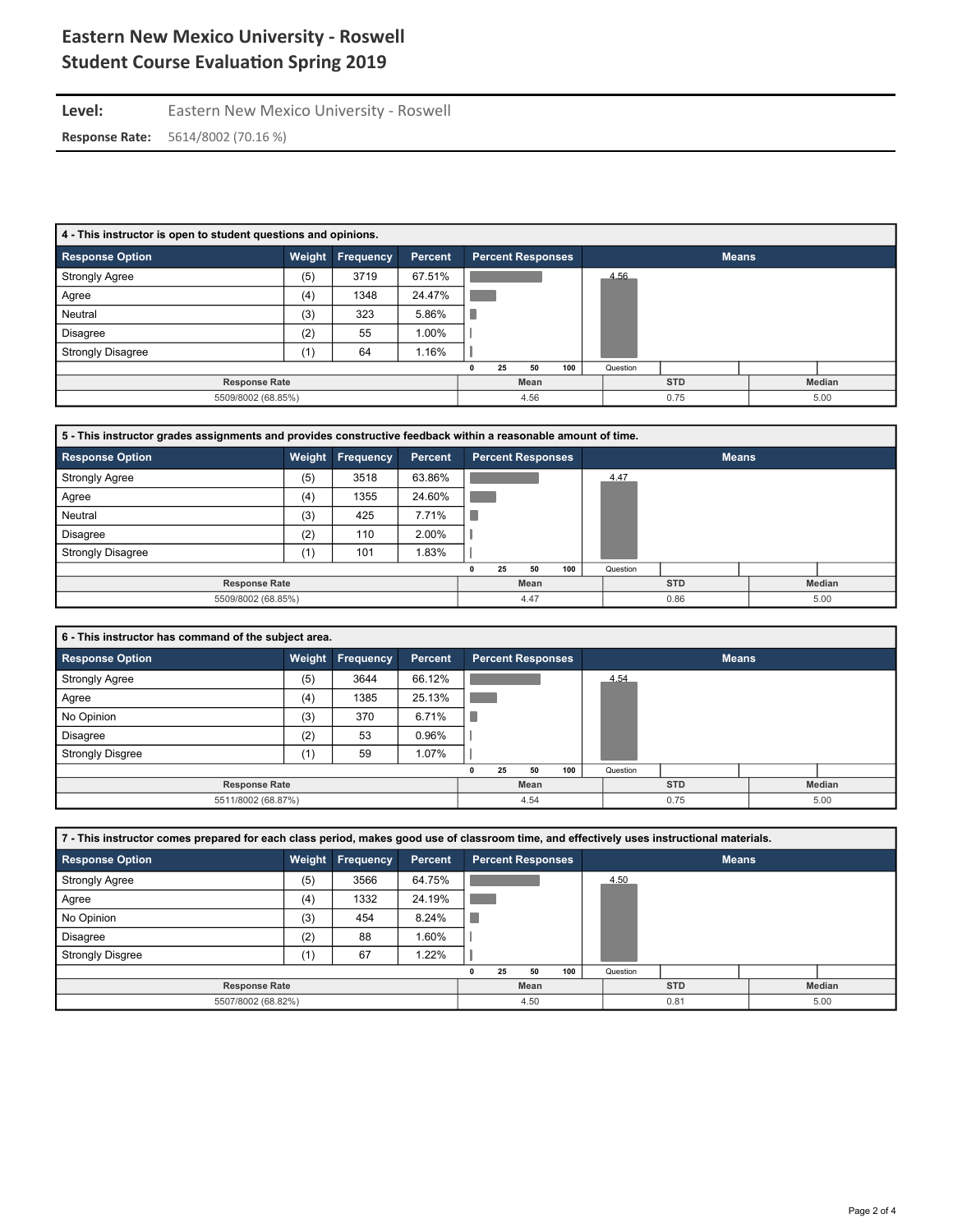Level: Eastern New Mexico University - Roswell

**Response Rate:** 5614/8002 (70.16 %)

| 8 - This instructor has helped increase my understanding and interest in this subject area. |        |                  |         |      |     |            |                          |      |      |              |  |  |
|---------------------------------------------------------------------------------------------|--------|------------------|---------|------|-----|------------|--------------------------|------|------|--------------|--|--|
| <b>Response Option</b>                                                                      | Weight | <b>Frequency</b> | Percent |      |     |            | <b>Percent Responses</b> |      |      | <b>Means</b> |  |  |
| <b>Strongly Agree</b>                                                                       | (5)    | 3556             | 64.71%  |      |     |            |                          |      | 4.49 |              |  |  |
| Agree                                                                                       | (4)    | 1390             | 25.30%  |      |     |            |                          |      |      |              |  |  |
| No Opinion                                                                                  | (3)    | 349              | 6.35%   |      |     |            |                          |      |      |              |  |  |
| <b>Disagree</b>                                                                             | (2)    | 111              | 2.02%   |      |     |            |                          |      |      |              |  |  |
| <b>Strongly Disgree</b>                                                                     | (1)    | 89               | 1.62%   |      |     |            |                          |      |      |              |  |  |
|                                                                                             |        |                  | 25      | 50   | 100 |            | Question                 |      |      |              |  |  |
| <b>Response Rate</b>                                                                        |        | Mean             |         |      |     | <b>STD</b> |                          |      |      | Median       |  |  |
| 5495/8002 (68.67%)                                                                          |        |                  |         | 4.49 |     |            |                          | 0.83 |      | 5.00         |  |  |

| 9 - This instructor is consistently available during posted office hours and responds to voice mails/email messages within a reasonable amount of time. |     |                         |         |      |    |                          |     |            |          |               |  |      |
|---------------------------------------------------------------------------------------------------------------------------------------------------------|-----|-------------------------|---------|------|----|--------------------------|-----|------------|----------|---------------|--|------|
| <b>Response Option</b>                                                                                                                                  |     | <b>Weight Frequency</b> | Percent |      |    | <b>Percent Responses</b> |     |            |          | <b>Means</b>  |  |      |
| <b>Strongly Agree</b>                                                                                                                                   | (5) | 3441                    | 62.53%  |      |    |                          |     |            | 4.46     |               |  |      |
| Agree                                                                                                                                                   | (4) | 1393                    | 25.31%  |      |    |                          |     |            |          |               |  |      |
| No Opinion                                                                                                                                              | (3) | 525                     | 9.54%   |      |    |                          |     |            |          |               |  |      |
| Disagree                                                                                                                                                | (2) | 73                      | 1.33%   |      |    |                          |     |            |          |               |  |      |
| <b>Strongly Disgree</b>                                                                                                                                 | (1) | 71                      | .29%    |      |    |                          |     |            |          |               |  |      |
|                                                                                                                                                         |     |                         |         |      | 25 | 50                       | 100 |            | Question |               |  |      |
| <b>Response Rate</b>                                                                                                                                    |     |                         |         | Mean |    |                          |     | <b>STD</b> |          | <b>Median</b> |  |      |
| 5503/8002 (68.77%)                                                                                                                                      |     |                         |         |      |    | 4.46                     |     |            |          | 0.82          |  | 5.00 |

|                         | 10 - I would take another course from this instructor |                         |                |  |    |                          |     |  |          |              |  |        |  |
|-------------------------|-------------------------------------------------------|-------------------------|----------------|--|----|--------------------------|-----|--|----------|--------------|--|--------|--|
| <b>Response Option</b>  |                                                       | <b>Weight Frequency</b> | <b>Percent</b> |  |    | <b>Percent Responses</b> |     |  |          | <b>Means</b> |  |        |  |
| <b>Strongly Agree</b>   | (5)                                                   | 3532                    | 64.19%         |  |    |                          |     |  | 4.45     |              |  |        |  |
| Agree                   | (4)                                                   | 1302                    | 23.66%         |  |    |                          |     |  |          |              |  |        |  |
| No Opinion              | (3)                                                   | 408                     | 7.42%          |  |    |                          |     |  |          |              |  |        |  |
| <b>Disagree</b>         | (2)                                                   | 123                     | 2.24%          |  |    |                          |     |  |          |              |  |        |  |
| <b>Strongly Disgree</b> | (1)                                                   | 137                     | 2.49%          |  |    |                          |     |  |          |              |  |        |  |
|                         |                                                       |                         |                |  | 25 | 50                       | 100 |  | Question |              |  |        |  |
| <b>Response Rate</b>    |                                                       |                         |                |  |    | Mean                     |     |  |          | <b>STD</b>   |  | Median |  |
| 5502/8002 (68.76%)      |                                                       |                         |                |  |    | 4.45                     |     |  |          | 0.91         |  | 5.00   |  |

| 11 - The facilities are adequate for this class |     |                  |         |                      |      |                          |     |  |            |              |        |  |
|-------------------------------------------------|-----|------------------|---------|----------------------|------|--------------------------|-----|--|------------|--------------|--------|--|
| <b>Response Option</b>                          |     | Weight Frequency | Percent |                      |      | <b>Percent Responses</b> |     |  |            | <b>Means</b> |        |  |
| <b>Strongly Agree</b>                           | (5) | 3371             | 61.51%  |                      |      |                          |     |  | 4.47       |              |        |  |
| Agree                                           | (4) | 1501             | 27.39%  |                      |      |                          |     |  |            |              |        |  |
| No Opinion                                      | (3) | 482              | 8.80%   |                      |      |                          |     |  |            |              |        |  |
| <b>Disagree</b>                                 | (2) | 58               | 1.06%   |                      |      |                          |     |  |            |              |        |  |
| <b>Strongly Disgree</b>                         | (1) | 68               | 1.24%   |                      |      |                          |     |  |            |              |        |  |
|                                                 |     |                  |         |                      | 25   | 50                       | 100 |  | Question   |              |        |  |
| <b>Response Rate</b>                            |     |                  |         |                      | Mean |                          |     |  | <b>STD</b> |              | Median |  |
| 5480/8002 (68.48%)                              |     |                  |         | 0.80<br>4.47<br>5.00 |      |                          |     |  |            |              |        |  |